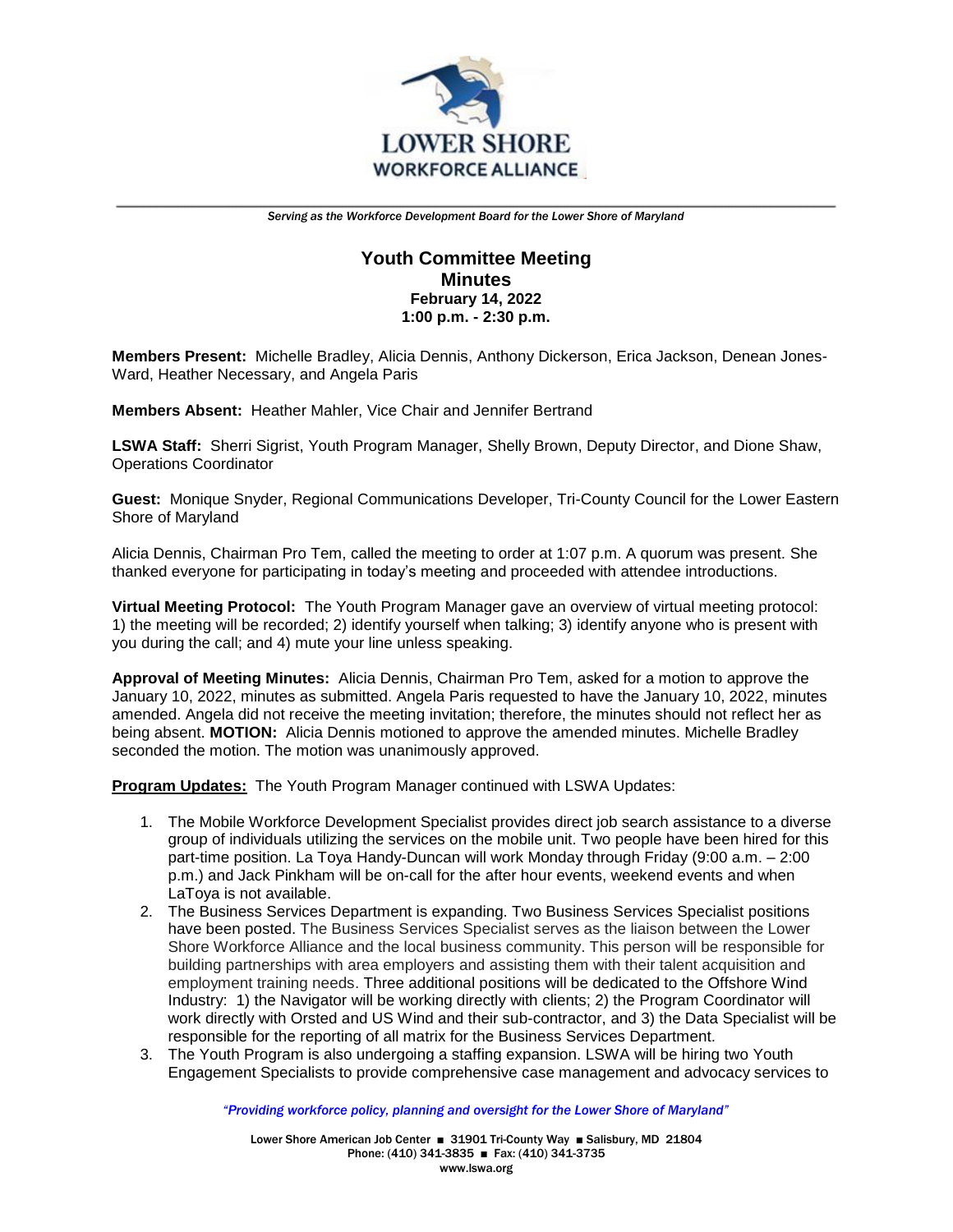

Workforce Innovation and Opportunity (WIOA) Youth Program participants seeking employment and/or career and skills training.

## **Old Business**

Youth Advisory Committee – Amber Green, Executive Director, Fenix Youth Project, will be the guest speaker for the March 3, 2022, Youth Advisory Committee meeting. All Youth Committee members are invited and encouraged to attend these meetings.

Strategic Goals: Review and Updates – The Youth Program Manager provided a review of Goal #1 and the Action Items for that goal.

- Goal #1: Increase employer engagement with workforce development and education systems in order to increase work-based training opportunities for at-risk youth.
	- o Action items:
		- 1. Identify in-demand industries Those top five industries on the Eastern Shore have been identified.
		- 2. Identify employers within each industry Alicia Dennis, Denean Jones-Ward and Monique Snyder have been diligently working on identifying those industries to be highlighted and the occupations within them. Alicia shared the identified industries and occupations: 1) Transportation/CDL; 2) Allied Health (Dental/Pharmacy Tech/RDT); 3) Drone/Computer Technology; 4) Trades/Construction; and 5)Administrative/Support and Waste Management.
		- 3. Interview employers and current employees Interview questions for Employers, Employees, and Educators have been developed and shared with the committee.
		- 4. Interview Educators that can provide training that leads to industry recognized credentials and career pathways - Denean Jones-Ward reached out to her Wor-Wic colleagues inviting them to participate in this project. Four of her colleagues have accepted her invitation for interviews. Dr. Rhonda Banks, Director of CEWD Business and Industry Training Department, will speak about trades and manufacturing. Kristina Toadvine, Director of CEWD Computer Training Department, will speak about Drones, Allied Health, and Truck Driver training. Brandon Gosseline, Department Head and Instructor of RDT, and Melissa Hall, RDT Instructor will speak about Radiologic Technology. Denean said that her colleagues are eager to participate and she is looking forward to seeing the outcome of this Action Item.
		- 5. Video tours of employers businesses Monique Snyder, Regional Communications Developer, has agreed to provide the needed video equipment and direction with recording and editing the videos. Monique has scheduled a GoToMeeting with Dr. Banks on March 3, 2022, to discuss video content and to schedule an interview time.

The Youth Program Manager said, interviewing the educators should be the starting point, as the educators have already been selected. The interview videos will run between 3-5 minutes in length, and it will utilize a conversational/relaxed format and flexibility with the interview questions. As the interviews move forward, a natural progression from these interviews would be to identify possible students and employers to interview in the selected industries and occupational fields. The educators will most likely have solid recommendations for these students or employees and employers to interview and tour. Once

*"Providing workforce policy, planning and oversight for the Lower Shore of Maryland"*

Lower Shore American Job Center ■ 31901 Tri-County Way ■ Salisbury, MD 21804 Phone: (410) 341-3835 ■ Fax: (410) 341-3735 www.lswa.org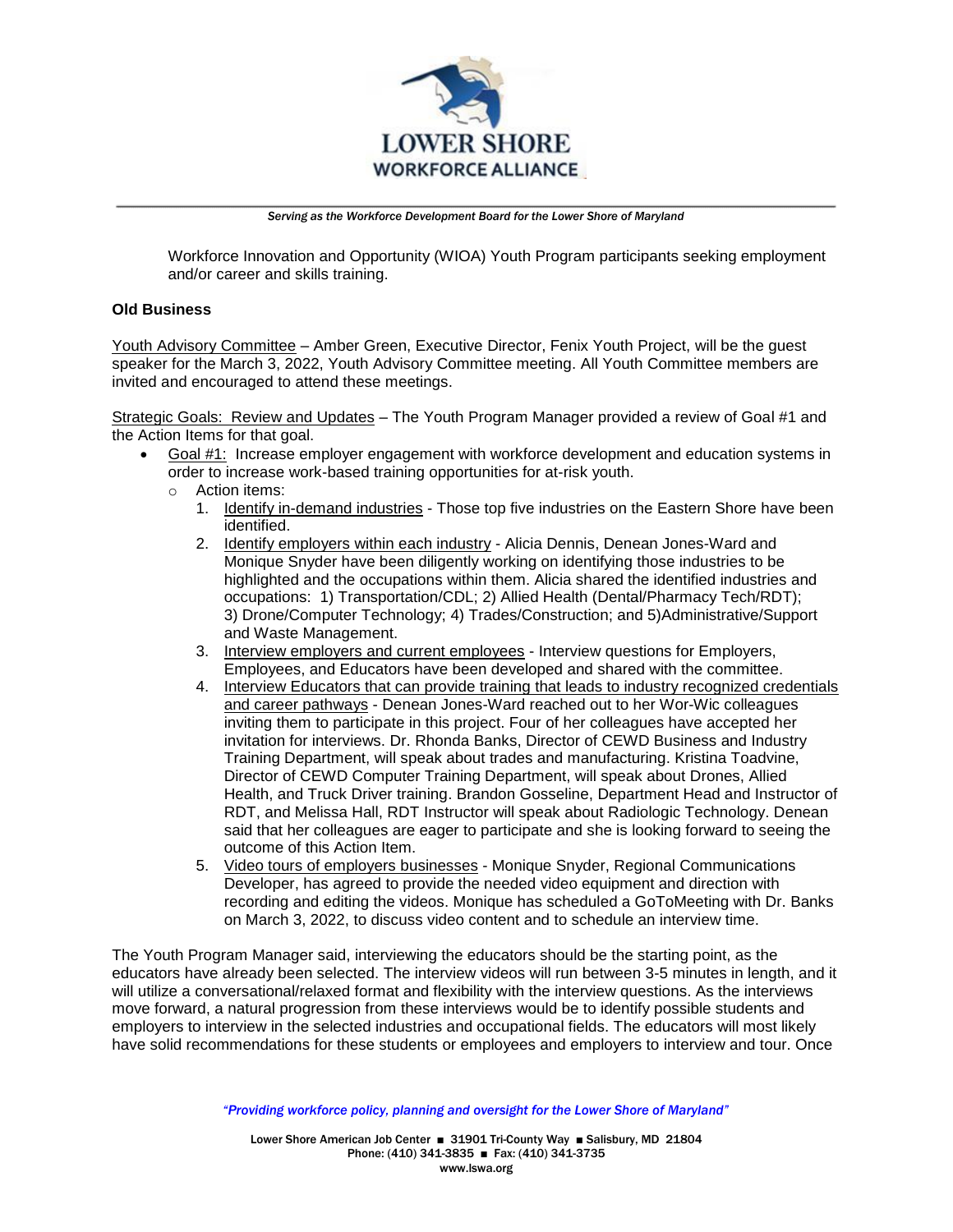

identified, Jennifer Bertrand has offered her time to assist with conducting those video tours of employers/businesses.

The Youth Program Manager provided a review of Goal #2 and the Action Items for that goal.

- Goal #2: To increase community awareness to strengthen referral systems for youth provider organizations.
	- o Action Items
		- 1. Solicit guest speakers through Youth Committee members and Advisory Committee The Youth Program Manager gave a brief recap on the 2021 Advisory Committee guest speakers, and said the guest speaker for the upcoming March 3, 2022, Youth Advisory Committee meeting will be Amber Green, Executive Director, for the Fenix Youth Project.
		- 2. Review/identify any current community audits for gaps in youth services Heather Mahler has obtained the 2021 Youth-Led Town Hall Report conducted by the Fenix Youth Project. Shelly Brown reached out to Becca Webster at Wicomico Partnership for Families and Children. Becca has shared the Local Management Board needs assessment and information gathering done for last year. Both the Fenix Youth Project Town Hall Report and Wicomico Partnership for Families and Children's needs assessments echo many of the same concerns: poverty, lack of housing, lack of inclusion (especially noted in the LGBTQ Community), and a lack of resource knowledge. **Action Item:** The Youth Program Manager will send both documents to the committee for review. Becca has suggested partnering with the Youth Committee and LSWA to conduct a community assessment together. **Action Item:** LSWA will be scheduling a meeting with Becca to discuss this further.
		- 3. LSWA has researched area youth programs and completed the Area Youth Program Directory - The Area Youth Program Directory was emailed to committee.

## **New Business**

Provided by the Youth Program Manager:

- New Youth Committee Members In December, the Workforce Development Board confirmed two new Youth Committee members: 1) Heather Necessary, Adult Education Coordinator, Somerset County Public Schools and 2) Angela Paris, Adult Education Facilitator & Coordinator of Education, Worcester County Public Schools.
- Youth Committee Chair Vacancy Due to increased job responsibilities, Ivy Wells has resigned from the Workforce Development Board; therefore, the Youth Committee is now without a Chair. The Youth Committee Guidelines state:
	- 1. The Youth Committee Chair must be a member of the Workforce Development Board and is appointed by the Board to serve a two-year term. The chair may serve multiple terms provided that he or she is re-appointed for each two-year period.
	- 2. The Youth Committee may elect a Vice-Chair whose duties would primarily include presiding at meetings and following the order of business in the absence of the Chair. The Vice-Chair may serve as Chair until a time when the Board can elect a new Chair. The term of the Vice-Chair will be for a two year period. The vice-chair may serve multiple terms provided that he or she is re-elected for each two year period. **ACTION ITEM:** LSWA will reach out to Board members to solicit interest in the Youth Chair vacancy.

*"Providing workforce policy, planning and oversight for the Lower Shore of Maryland"*